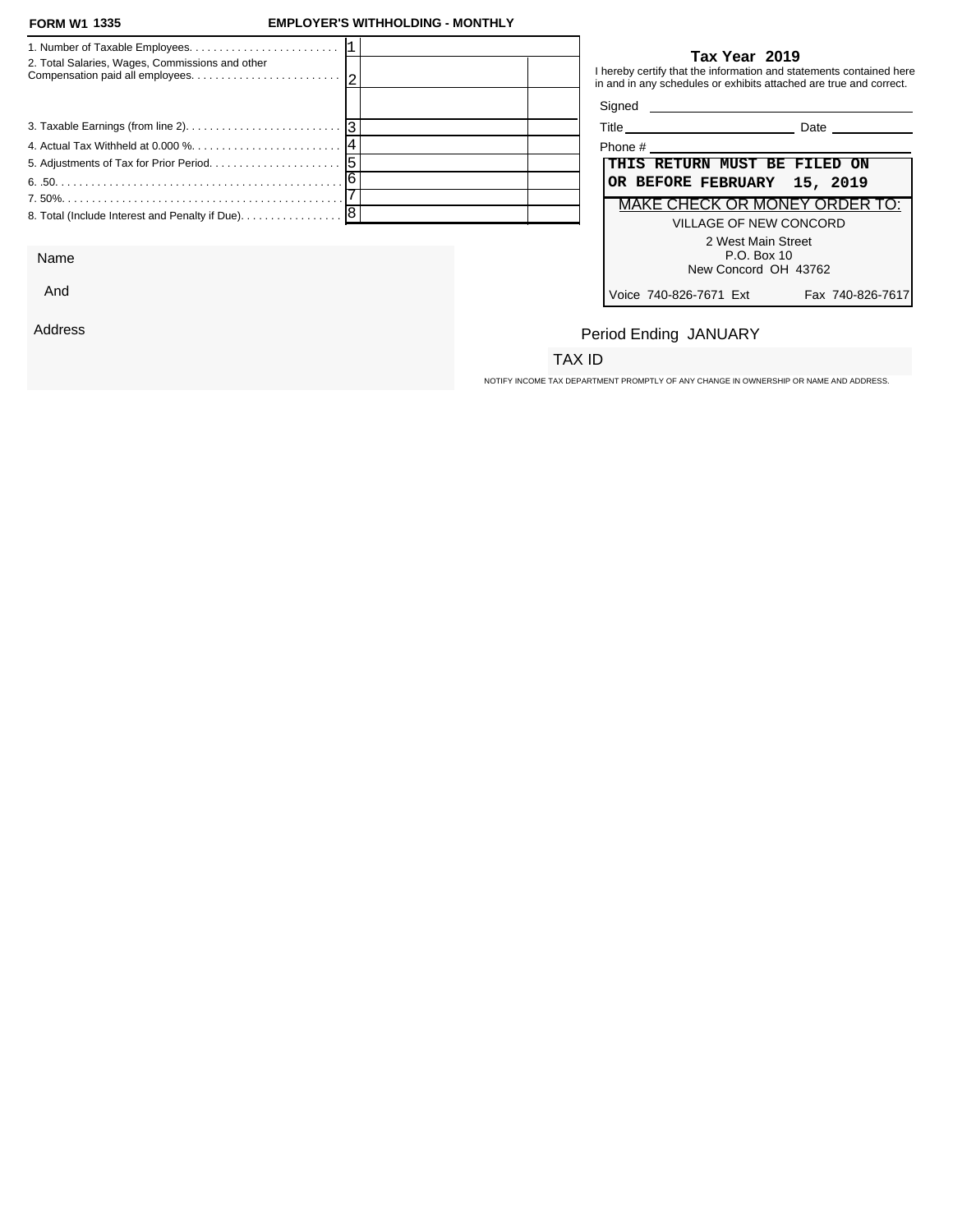And

Address

## **FORM W1 EMPLOYER'S WITHHOLDING - MONTHLY**

| 2. Total Salaries, Wages, Commissions and other | Tax Year 2019<br>I hereby certify that the information and statements contained here<br>in and in any schedules or exhibits attached are true and correct. |
|-------------------------------------------------|------------------------------------------------------------------------------------------------------------------------------------------------------------|
|                                                 | Signed <b>Signed Signed</b>                                                                                                                                |
|                                                 | Date                                                                                                                                                       |
|                                                 | Phone #                                                                                                                                                    |
|                                                 | THIS RETURN MUST BE FILED ON                                                                                                                               |
|                                                 | OR BEFORE MARCH 15, 2019                                                                                                                                   |
|                                                 | MAKE CHECK OR MONEY ORDER TO:                                                                                                                              |
|                                                 | VILLAGE OF NEW CONCORD                                                                                                                                     |
|                                                 | 2 West Main Street                                                                                                                                         |
| Name                                            | P.O. Box 10                                                                                                                                                |
|                                                 | New Concord OH 13762                                                                                                                                       |

## **Tax Year 2019**

| Phone #                                    |
|--------------------------------------------|
| THIS RETURN MUST BE FILED ON               |
| OR BEFORE MARCH 15, 2019                   |
| <b>MAKE CHECK OR MONEY ORDER TO:</b>       |
| VILLAGE OF NEW CONCORD                     |
| 2 West Main Street                         |
| P.O. Box 10                                |
| New Concord OH 43762                       |
| Voice 740-826-7671 Ext<br>Fax 740-826-7617 |

# Period Ending FEBRUARY

# TAX ID

NOTIFY INCOME TAX DEPARTMENT PROMPTLY OF ANY CHANGE IN OWNERSHIP OR NAME AND ADDRESS.

| <b>FORM W1 1335</b>                               | <b>EMPLOYER'S WITHHOLDING - MONTHLY</b> |                                                                                                                                                            |                  |  |
|---------------------------------------------------|-----------------------------------------|------------------------------------------------------------------------------------------------------------------------------------------------------------|------------------|--|
| 2. Total Salaries, Wages, Commissions and other   |                                         | Tax Year 2019<br>I hereby certify that the information and statements contained here<br>in and in any schedules or exhibits attached are true and correct. |                  |  |
|                                                   |                                         |                                                                                                                                                            |                  |  |
|                                                   |                                         | Title Date Date                                                                                                                                            |                  |  |
|                                                   |                                         |                                                                                                                                                            |                  |  |
|                                                   |                                         | THIS RETURN MUST BE FILED ON                                                                                                                               |                  |  |
|                                                   |                                         | OR BEFORE APRIL 15, 2019                                                                                                                                   |                  |  |
|                                                   |                                         | MAKE CHECK OR MONEY ORDER TO:                                                                                                                              |                  |  |
| 8. Total (Include Interest and Penalty if Due). 8 |                                         | <b>VILLAGE OF NEW CONCORD</b>                                                                                                                              |                  |  |
|                                                   |                                         | 2 West Main Street                                                                                                                                         |                  |  |
| Name                                              |                                         | P.O. Box 10<br>New Concord OH 43762                                                                                                                        |                  |  |
| And                                               |                                         | Voice 740-826-7671 Ext                                                                                                                                     | Fax 740-826-7617 |  |
| Address                                           |                                         | Period Ending MARCH                                                                                                                                        |                  |  |
|                                                   |                                         | TAX ID                                                                                                                                                     |                  |  |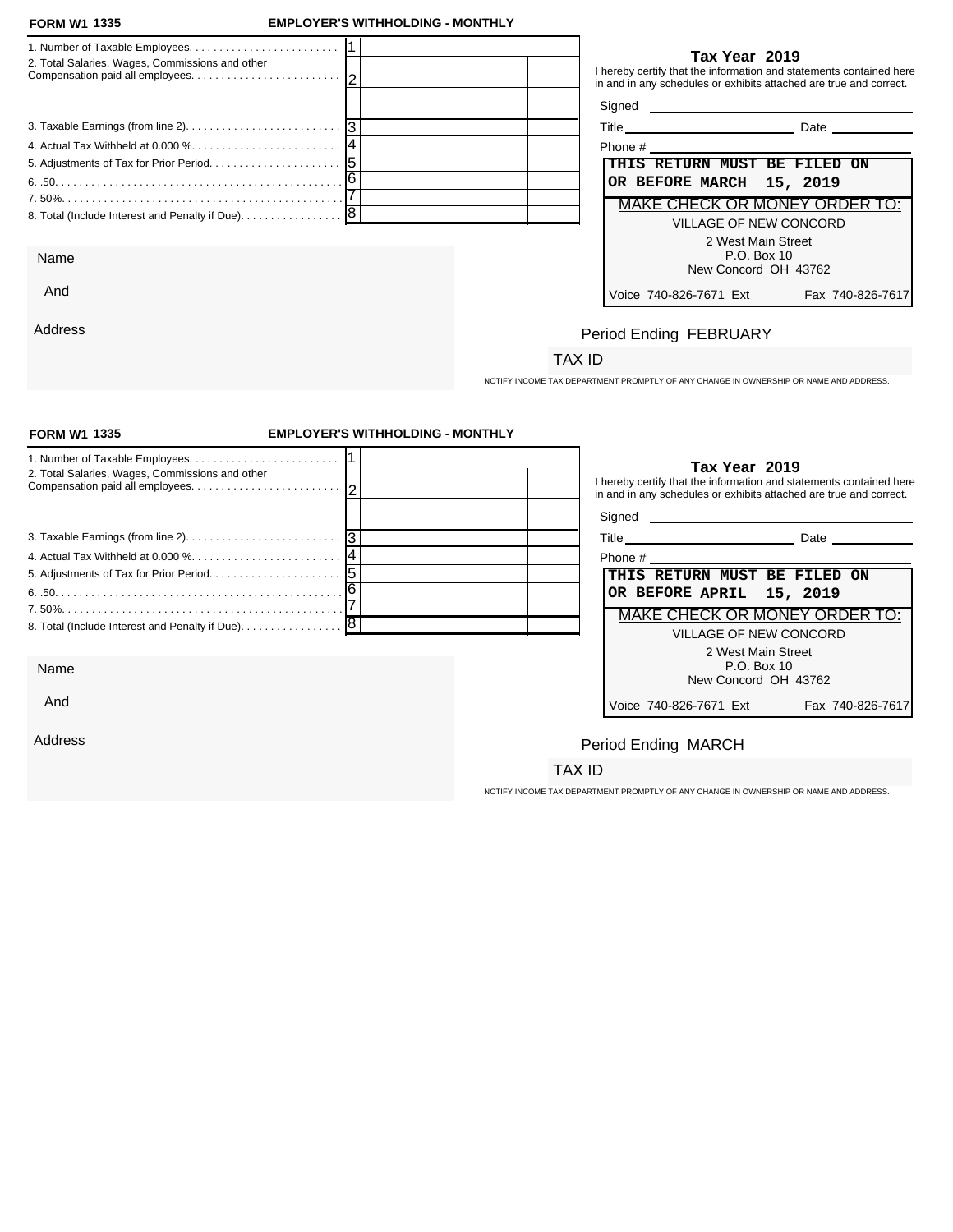And

Address

## **FORM W1 EMPLOYER'S WITHHOLDING - MONTHLY**

| 2. Total Salaries, Wages, Commissions and other   | Tax Year 2019<br>I hereby certify that the information and statements contained here<br>in and in any schedules or exhibits attached are true and correct. |
|---------------------------------------------------|------------------------------------------------------------------------------------------------------------------------------------------------------------|
|                                                   |                                                                                                                                                            |
|                                                   | <b>Date Date</b>                                                                                                                                           |
|                                                   | Phone # 2008 2009 2012 2022 2023 2024 2022 2023 2024 2022 2023 2024 2022 2023 2024 2022 2023 2024 20                                                       |
|                                                   | THIS RETURN MUST BE FILED ON                                                                                                                               |
|                                                   | OR BEFORE MAY 15, 2019                                                                                                                                     |
|                                                   | <b>MAKE CHECK OR MONEY ORDER 1</b>                                                                                                                         |
| 8. Total (Include Interest and Penalty if Due). 8 | VILLAGE OF NEW CONCORD                                                                                                                                     |
|                                                   | 2 West Main Street                                                                                                                                         |
| Name                                              | P.O. Box 10<br>New Concord OH 43762                                                                                                                        |

| Phone #                              |                  |
|--------------------------------------|------------------|
| THIS RETURN MUST BE FILED ON         |                  |
| OR BEFORE MAY 15, 2019               |                  |
| <b>MAKE CHECK OR MONEY ORDER TO:</b> |                  |
| VILLAGE OF NEW CONCORD               |                  |
| 2 West Main Street                   |                  |
| P.O. Box 10                          |                  |
| New Concord OH 43762                 |                  |
| Voice 740-826-7671 Ext               | Fax 740-826-7617 |

# Period Ending APRIL

# TAX ID

NOTIFY INCOME TAX DEPARTMENT PROMPTLY OF ANY CHANGE IN OWNERSHIP OR NAME AND ADDRESS.

| <b>FORM W1 1335</b>                             | <b>EMPLOYER'S WITHHOLDING - MONTHLY</b> |                                                                                                                                                            |  |
|-------------------------------------------------|-----------------------------------------|------------------------------------------------------------------------------------------------------------------------------------------------------------|--|
| 2. Total Salaries, Wages, Commissions and other |                                         | Tax Year 2019<br>I hereby certify that the information and statements contained here<br>in and in any schedules or exhibits attached are true and correct. |  |
|                                                 |                                         |                                                                                                                                                            |  |
|                                                 |                                         |                                                                                                                                                            |  |
|                                                 |                                         |                                                                                                                                                            |  |
|                                                 |                                         | THIS RETURN MUST BE FILED ON                                                                                                                               |  |
|                                                 |                                         | OR BEFORE JUNE 15, 2019                                                                                                                                    |  |
|                                                 |                                         | <b>MAKE CHECK OR MONEY ORDER TO:</b>                                                                                                                       |  |
|                                                 |                                         | <b>VILLAGE OF NEW CONCORD</b>                                                                                                                              |  |
| Name                                            |                                         | 2 West Main Street<br>P.O. Box 10<br>New Concord OH 43762                                                                                                  |  |
| And                                             |                                         | Voice 740-826-7671 Ext<br>Fax 740-826-7617                                                                                                                 |  |
| Address                                         |                                         | Period Ending MAY                                                                                                                                          |  |
|                                                 |                                         | TAX ID                                                                                                                                                     |  |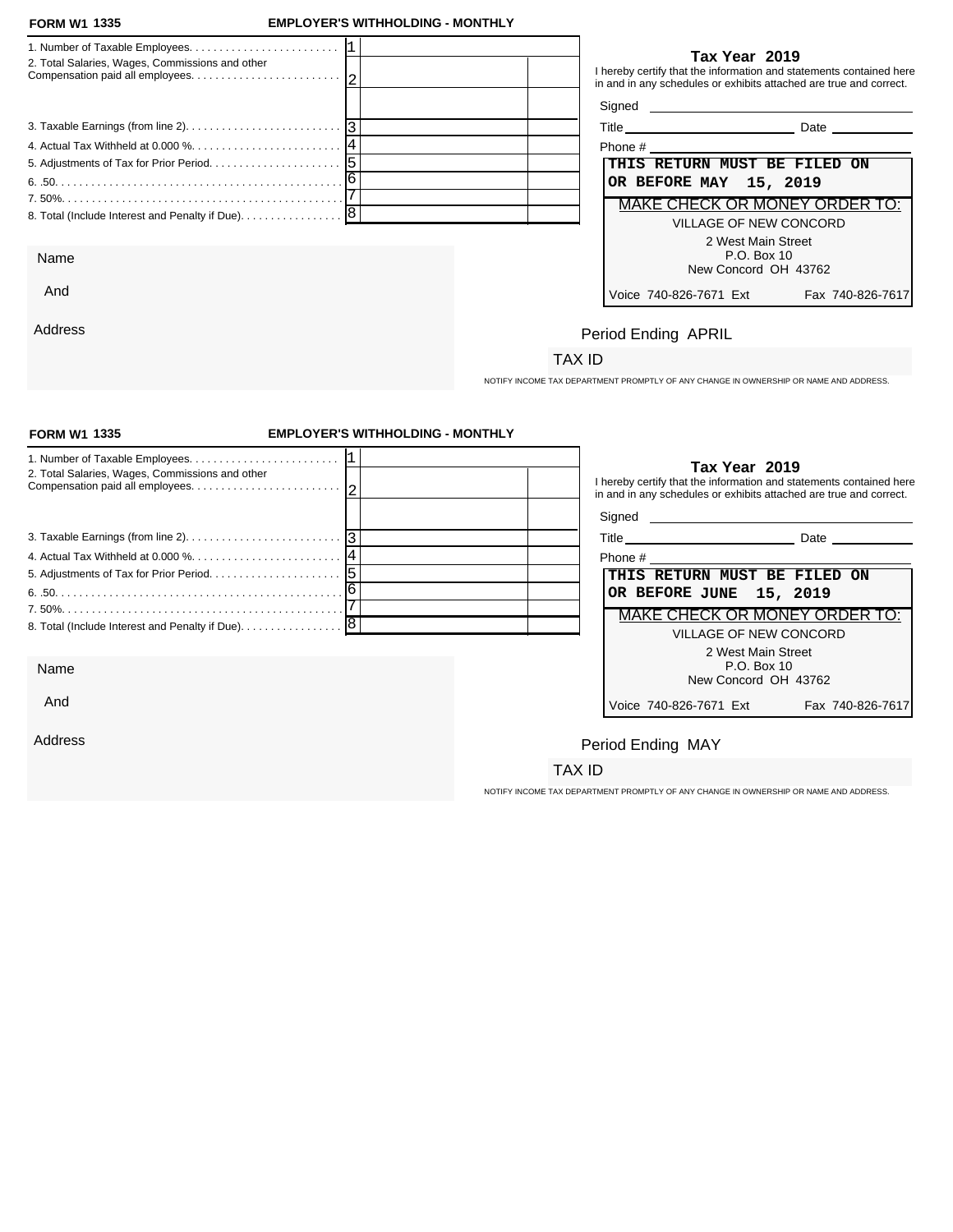Address

## **FORM W1 EMPLOYER'S WITHHOLDING - MONTHLY**

| 2. Total Salaries, Wages, Commissions and other                                                  |  |                              | Tax Year 2019                                             | I hereby certify that the information and statements contained here<br>in and in any schedules or exhibits attached are true and correct. |
|--------------------------------------------------------------------------------------------------|--|------------------------------|-----------------------------------------------------------|-------------------------------------------------------------------------------------------------------------------------------------------|
|                                                                                                  |  | Signed <b>Signed</b>         |                                                           |                                                                                                                                           |
| 3. Taxable Earnings (from line 2). $\ldots$ . $\ldots$ . $\ldots$ . $\ldots$ . $\lceil 3 \rceil$ |  |                              |                                                           | <b>Date Date</b>                                                                                                                          |
|                                                                                                  |  |                              |                                                           |                                                                                                                                           |
|                                                                                                  |  | THIS RETURN MUST BE FILED ON |                                                           |                                                                                                                                           |
|                                                                                                  |  | OR BEFORE JULY 15, 2019      |                                                           |                                                                                                                                           |
|                                                                                                  |  |                              |                                                           | MAKE CHECK OR MONEY ORDER TO:                                                                                                             |
| 8. Total (Include Interest and Penalty if Due). 8                                                |  |                              | VILLAGE OF NEW CONCORD                                    |                                                                                                                                           |
| Name                                                                                             |  |                              | 2 West Main Street<br>P.O. Box 10<br>New Concord OH 43762 |                                                                                                                                           |
| And                                                                                              |  | Voice 740-826-7671 Fxt       |                                                           | Fax 740-826-7617                                                                                                                          |

| Phone #                                                     |
|-------------------------------------------------------------|
| THIS RETURN MUST BE FILED ON                                |
| OR BEFORE JULY 15, 2019                                     |
| MAKE CHECK OR MONEY ORDER TO:                               |
| VILLAGE OF NEW CONCORD                                      |
| 2 West Main Street<br>$P.O.$ Box 10<br>New Concord OH 43762 |
| Voice 740-826-7671 Ext<br>Fax 740-826-7617                  |

# Period Ending JUNE

## TAX ID

NOTIFY INCOME TAX DEPARTMENT PROMPTLY OF ANY CHANGE IN OWNERSHIP OR NAME AND ADDRESS.

| <b>FORM W1 1335</b>                                                                             | <b>EMPLOYER'S WITHHOLDING - MONTHLY</b> |                                                                                                                                                            |
|-------------------------------------------------------------------------------------------------|-----------------------------------------|------------------------------------------------------------------------------------------------------------------------------------------------------------|
| 2. Total Salaries, Wages, Commissions and other                                                 |                                         | Tax Year 2019<br>I hereby certify that the information and statements contained here<br>in and in any schedules or exhibits attached are true and correct. |
|                                                                                                 |                                         |                                                                                                                                                            |
| 3. Taxable Earnings (from line 2). $\ldots$ . $\ldots$ . $\ldots$ . $\ldots$ . $\ldots$ . $ 3 $ |                                         | Title Date Date                                                                                                                                            |
|                                                                                                 |                                         |                                                                                                                                                            |
|                                                                                                 |                                         | THIS RETURN MUST BE FILED ON                                                                                                                               |
|                                                                                                 |                                         | OR BEFORE AUGUST 15, 2019                                                                                                                                  |
|                                                                                                 |                                         | <b>MAKE CHECK OR MONEY ORDER TO:</b>                                                                                                                       |
|                                                                                                 |                                         | VILLAGE OF NEW CONCORD                                                                                                                                     |
|                                                                                                 |                                         | 2 West Main Street                                                                                                                                         |
| Name                                                                                            |                                         | P.O. Box 10<br>New Concord OH 43762                                                                                                                        |
| And                                                                                             |                                         | Voice 740-826-7671 Ext<br>Fax 740-826-7617                                                                                                                 |
| Address                                                                                         |                                         | Period Ending JULY                                                                                                                                         |
|                                                                                                 |                                         | TAX ID                                                                                                                                                     |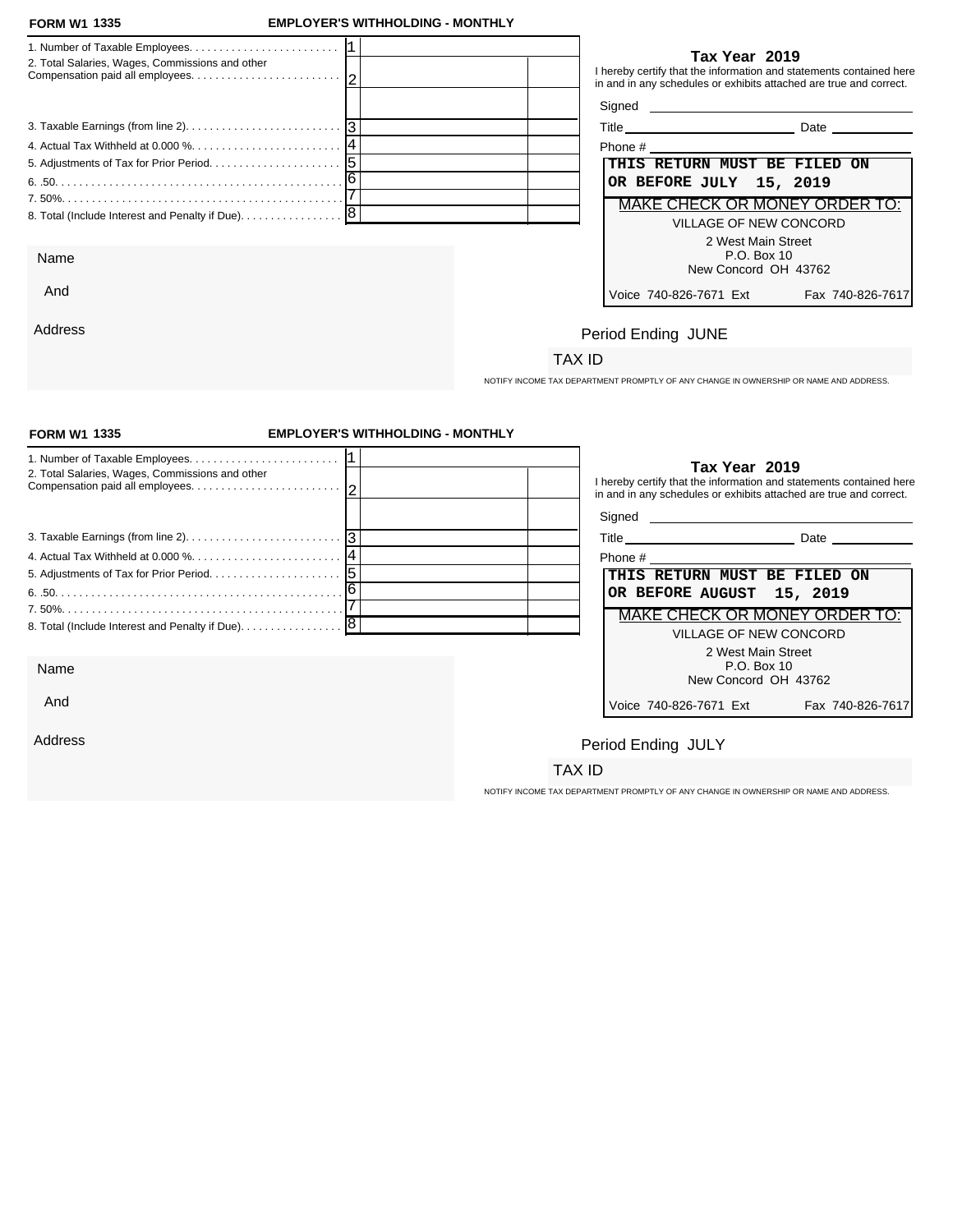And

Address

## **FORM W1 EMPLOYER'S WITHHOLDING - MONTHLY**

|                                                 | Tax Year 2019                                                                                                                             |
|-------------------------------------------------|-------------------------------------------------------------------------------------------------------------------------------------------|
| 2. Total Salaries, Wages, Commissions and other | I hereby certify that the information and statements contained here<br>in and in any schedules or exhibits attached are true and correct. |
|                                                 |                                                                                                                                           |
|                                                 | Title Date Date                                                                                                                           |
|                                                 |                                                                                                                                           |
|                                                 | THIS RETURN MUST BE FILED ON                                                                                                              |
|                                                 | OR BEFORE SEPTEMBER 15, 2019                                                                                                              |
|                                                 | MAKE CHECK OR MONEY ORDER TO:                                                                                                             |
|                                                 | VILLAGE OF NEW CONCORD                                                                                                                    |
|                                                 | 2 West Main Street                                                                                                                        |
| Name                                            | P.O. Box 10                                                                                                                               |
|                                                 | New Concord OH 43762                                                                                                                      |

| Phone #                              |                  |
|--------------------------------------|------------------|
|                                      |                  |
| THIS RETURN MUST BE FILED ON         |                  |
| OR BEFORE SEPTEMBER 15, 2019         |                  |
| <b>MAKE CHECK OR MONEY ORDER TO:</b> |                  |
| VILLAGE OF NEW CONCORD               |                  |
| 2 West Main Street                   |                  |
| $P.O.$ Box 10                        |                  |
| New Concord OH 43762                 |                  |
| Voice 740-826-7671 Ext               | Fax 740-826-7617 |

# Period Ending AUGUST

# TAX ID

NOTIFY INCOME TAX DEPARTMENT PROMPTLY OF ANY CHANGE IN OWNERSHIP OR NAME AND ADDRESS.

| <b>FORM W1 1335</b>                                                                         | <b>EMPLOYER'S WITHHOLDING - MONTHLY</b> |                            |                                                                                      |
|---------------------------------------------------------------------------------------------|-----------------------------------------|----------------------------|--------------------------------------------------------------------------------------|
| 2. Total Salaries, Wages, Commissions and other                                             |                                         |                            | Tax Year 2019<br>I hereby certify that the information and statements contained here |
|                                                                                             |                                         |                            | in and in any schedules or exhibits attached are true and correct.                   |
| 3. Taxable Earnings (from line 2). $\ldots$ . $\ldots$ . $\ldots$ . $\ldots$ . $\ldots$   3 |                                         |                            | Title Date Date                                                                      |
|                                                                                             |                                         |                            |                                                                                      |
|                                                                                             |                                         |                            | THIS RETURN MUST BE FILED ON                                                         |
|                                                                                             |                                         | OR BEFORE OCTOBER 15, 2019 |                                                                                      |
|                                                                                             |                                         |                            | MAKE CHECK OR MONEY ORDER TO:                                                        |
| 8. Total (Include Interest and Penalty if Due). 8                                           |                                         |                            |                                                                                      |
|                                                                                             |                                         |                            | VILLAGE OF NEW CONCORD                                                               |
|                                                                                             |                                         |                            | 2 West Main Street<br>P.O. Box 10                                                    |
| Name                                                                                        |                                         |                            | New Concord OH 43762                                                                 |
| And                                                                                         |                                         | Voice 740-826-7671 Ext     | Fax 740-826-7617                                                                     |
| Address                                                                                     |                                         | Period Ending SEPTEMBER    |                                                                                      |
|                                                                                             |                                         | TAX ID                     |                                                                                      |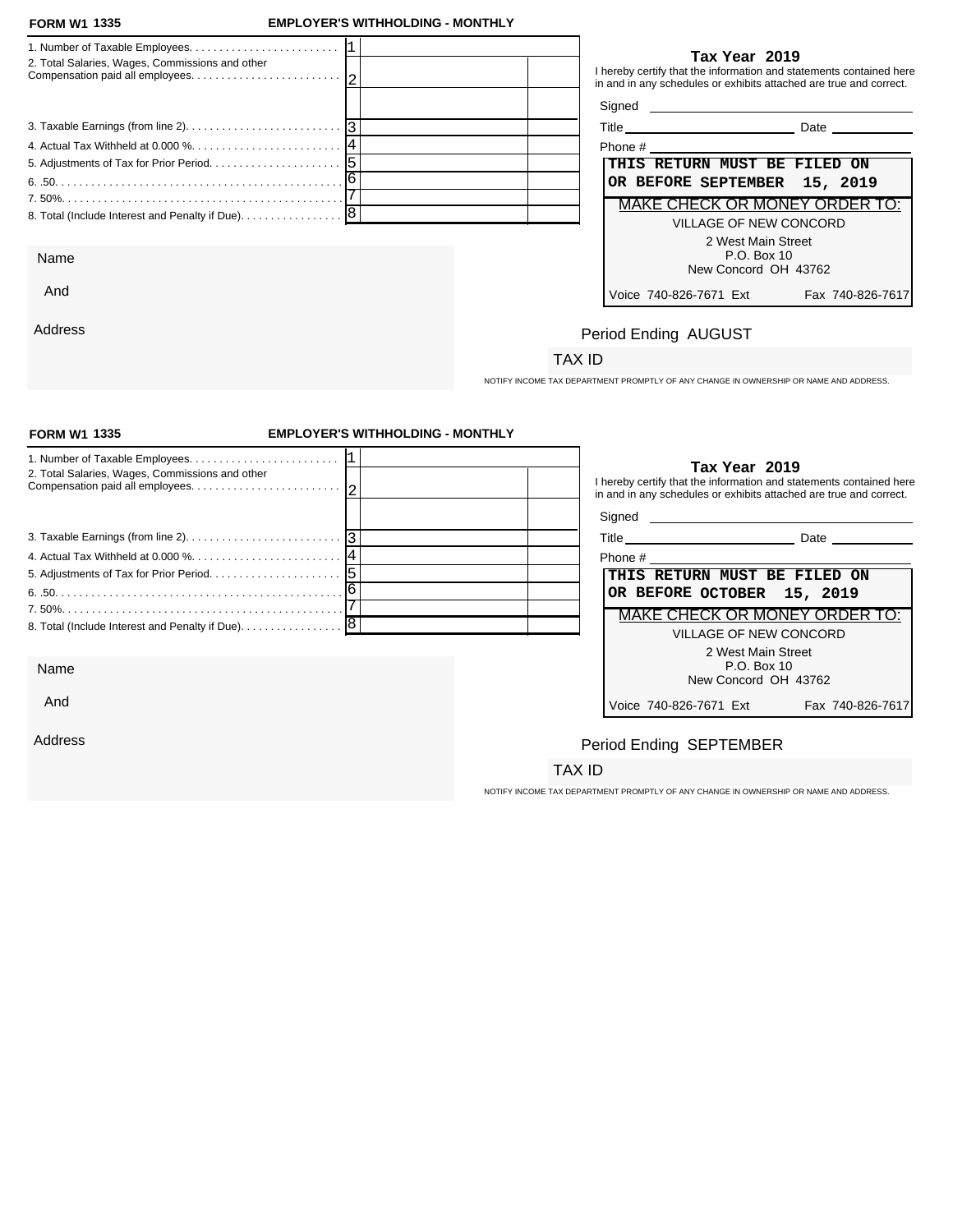And

Address

## **FORM W1 EMPLOYER'S WITHHOLDING - MONTHLY**

| 2. Total Salaries, Wages, Commissions and other   | Tax Year 2019<br>I hereby certify that the information and statements contained here<br>in and in any schedules or exhibits attached are true and correct. |
|---------------------------------------------------|------------------------------------------------------------------------------------------------------------------------------------------------------------|
|                                                   |                                                                                                                                                            |
|                                                   | Title Date Date                                                                                                                                            |
|                                                   | Phone # 2008 and 2008 and 2008 and 2008 and 2008 and 2008 and 2008 and 2008 and 2008 and 2008 and 2008 and 200                                             |
|                                                   | THIS RETURN MUST BE FILED ON                                                                                                                               |
|                                                   | OR BEFORE NOVEMBER 15, 2019                                                                                                                                |
|                                                   | MAKE CHECK OR MONEY ORDER TO:                                                                                                                              |
| 8. Total (Include Interest and Penalty if Due). 8 | VILLAGE OF NEW CONCORD                                                                                                                                     |
|                                                   | 2 West Main Street                                                                                                                                         |
| Name                                              | P.O. Box 10                                                                                                                                                |
|                                                   | New Concord OH 43762                                                                                                                                       |

| Title<br>Date |
|---------------|
|---------------|

| Phone #                       |                 |
|-------------------------------|-----------------|
| THIS RETURN MUST BE FILED ON  |                 |
| OR BEFORE NOVEMBER 15, 2019   |                 |
| MAKE CHECK OR MONEY ORDER TO: |                 |
| VILLAGE OF NEW CONCORD        |                 |
| 2 West Main Street            |                 |
| $P.O.$ Box 10                 |                 |
| New Concord OH 43762          |                 |
| Voice 740-826-7671 Ext        | Fax 740-826-761 |

# Period Ending OCTOBER

# TAX ID

NOTIFY INCOME TAX DEPARTMENT PROMPTLY OF ANY CHANGE IN OWNERSHIP OR NAME AND ADDRESS.

| <b>FORM W1 1335</b>                             | <b>EMPLOYER'S WITHHOLDING - MONTHLY</b> |                              |                                                                                                                                                            |
|-------------------------------------------------|-----------------------------------------|------------------------------|------------------------------------------------------------------------------------------------------------------------------------------------------------|
| 2. Total Salaries, Wages, Commissions and other |                                         |                              | Tax Year 2019<br>I hereby certify that the information and statements contained here<br>in and in any schedules or exhibits attached are true and correct. |
|                                                 |                                         |                              |                                                                                                                                                            |
|                                                 |                                         |                              |                                                                                                                                                            |
|                                                 |                                         |                              |                                                                                                                                                            |
|                                                 |                                         | THIS RETURN MUST BE FILED ON |                                                                                                                                                            |
|                                                 |                                         | OR BEFORE DECEMBER 15, 2019  |                                                                                                                                                            |
|                                                 |                                         |                              | <b>MAKE CHECK OR MONEY ORDER TO:</b>                                                                                                                       |
|                                                 |                                         |                              | <b>VILLAGE OF NEW CONCORD</b>                                                                                                                              |
|                                                 |                                         |                              | 2 West Main Street                                                                                                                                         |
| Name                                            |                                         |                              | P.O. Box 10<br>New Concord OH 43762                                                                                                                        |
| And                                             |                                         | Voice 740-826-7671 Ext       | Fax 740-826-7617                                                                                                                                           |
| Address                                         |                                         | Period Ending NOVEMBER       |                                                                                                                                                            |
|                                                 |                                         | TAX ID                       |                                                                                                                                                            |